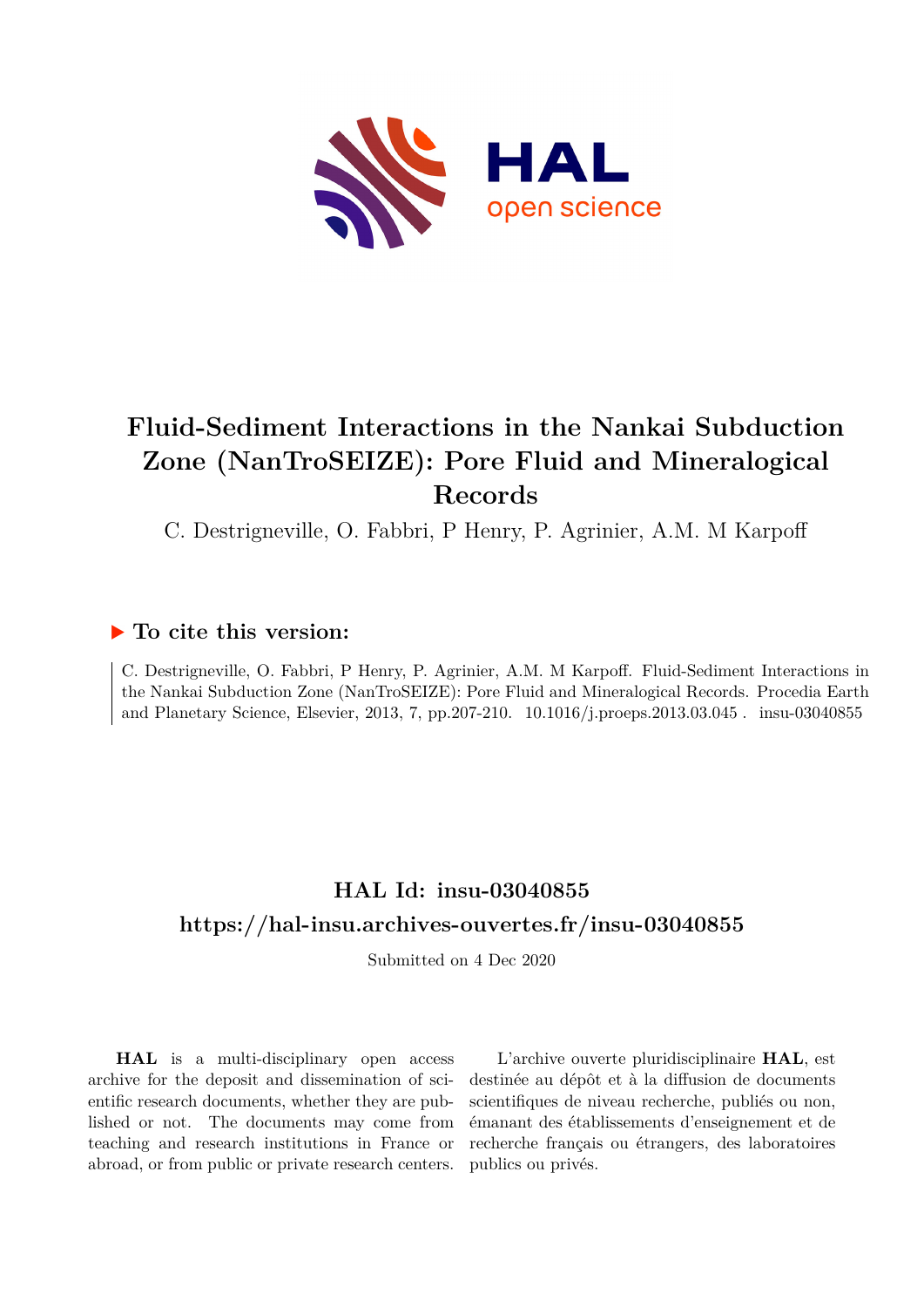

Available online at www.sciencedirect.com

**SciVerse ScienceDirect** 

Procedia **Earth and Planetary Science** 

Procedia Earth and Planetary Science 7 (2013) 207 - 210

### **Water Rock Interaction [WRI 14]**

## Fluid-sediment interactions in the Nankai subduction zone (NanTroSEIZE): pore fluid and mineralogical records

C. Destrigneville<sup>a\*</sup>, O. Fabbri<sup>b</sup>, P. Henry<sup>c</sup>, P. Agrinier<sup>d</sup>, A.M. Karpoff<sup>e</sup>

<sup>a</sup> GET-OMP, CNRS5563, University of Toulouse, 14 Av. Edouard Belin, 31400 Toulouse, France<br><sup>b</sup>Chrona aminomament CNPS UMP6240, University of Franche Comté, 16 noute de Gray, 25030 Because *Chrono-environnementCNRS UMR6249, University of Franche Comté, 16 route de Gray, 25030 Besançon, France c CEREGE, CNRS UMR7330, Av. L. Philibert, BP 80, 13545 Aix en Provence, France d* <sup>d</sup>IPGP, CNRS UMR7164, 1 rue Jussieu, 75005 Paris, France *IPGS-EOST, CNRS UMR7516, 1 rue Blessig, 67084 Strasbourg, France*

#### **Abstract**

The Nankai Trough Seismogenic Zone Experiment (IODP), SW Japan, aimed at unraveling hydrologic processes at subduction megathrusts and *in situ* rock and fluid properties to understand the fault zone behavior during earthquake nucleation and rupture propagation. At different sites, characterization of the sediments at high resolution allows tracing fluid–rock reactions that are either associated to early transformations (hydration or dehydration of clay minerals) during the accretion phase or to mineral recrystallization processes linked to deformation phases in gouge zones. In the sedimentary strata at the front of the accretionary prism changes in clay composition are inferred from chemical trends observed in pore fluids, which further indicate the influence of volcanic ash alteration (zeolite formation). Along the megasplay fault, recrystallization processes (e.g. pyrite) are observed in foliated gouge zones at the contact with non-foliated silty clay. The data highlight the importance of small-scale observations for process and reactive phases such as clays in such variable fluid-sediment reactions.

© 2012 The Authors. Published by Elsevier B.V. © 2013 The Authors. Published by Elsevier B.V. Open access under [CC BY-NC-ND license.](http://creativecommons.org/licenses/by-nc-nd/3.0/) Selection and/or peer-review under responsibility of the Organizing and Scientific Committee of WRI 14 – 2013

*Keywords:* sediments; subduction front; pore fluids; deformation; gouge; clays ; NanTroSEIZE; IODP 316; IODP 322; IODP 333.

#### **1. Introduction and background**

A main goal of the IODP NanTroSEIZE Experiment is to determine the seismo-mechanical behavior of the major thrust faults of the Nankai accretionary prism offshore SW Japan. The Nankai prism is characterized by a basal décollement that is regarded as the plate boundary SW of the Kii peninsula. The

<sup>\*</sup> Corresponding author. Tel.: +33-05-6133-2590; fax: +33-05-6133-2560.

*E-mail address:* christine.destrigneville@get.obs-mip.fr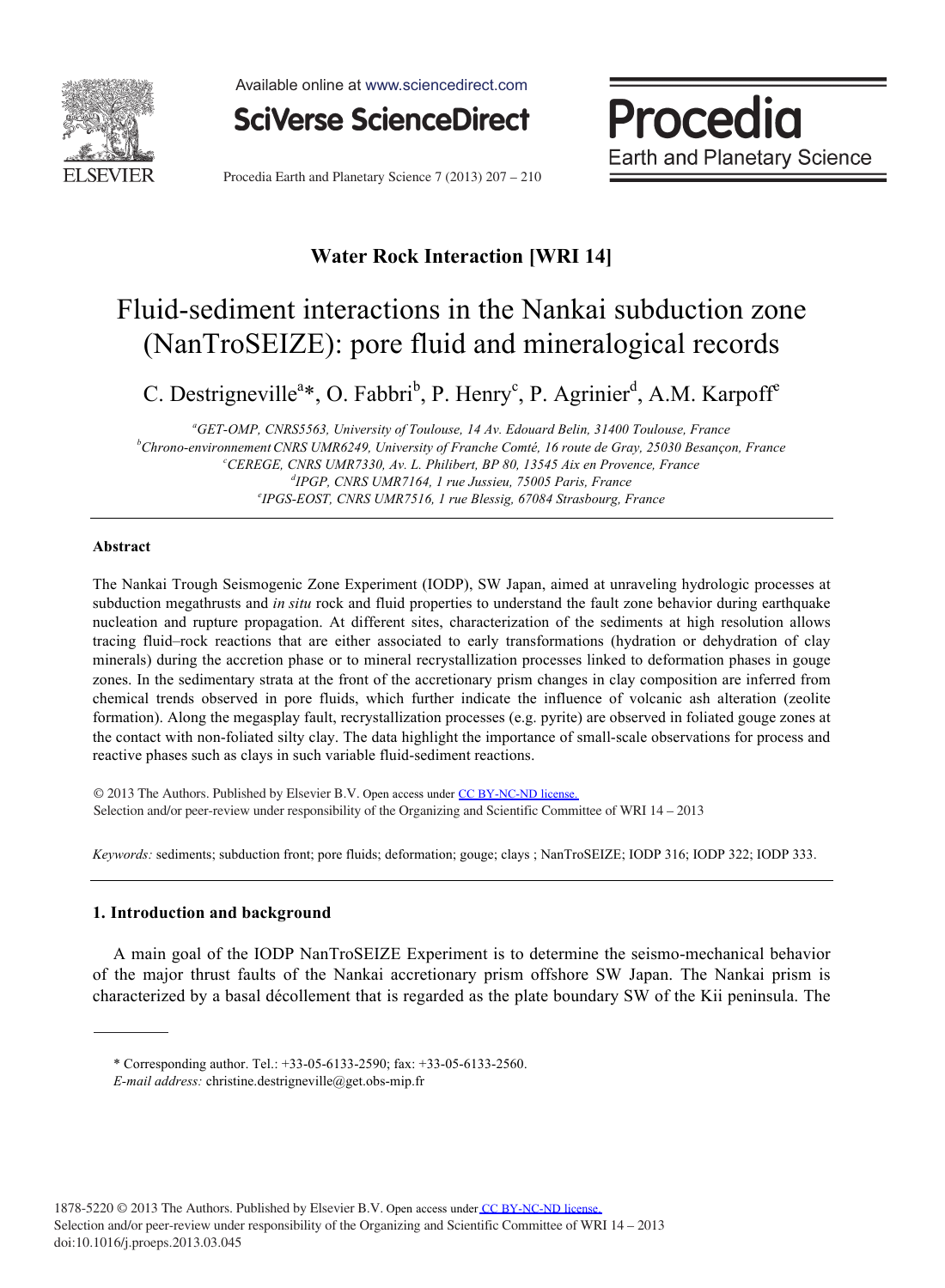prism is crossed by a major megasplay fault and is considered to have experienced co-seismic slip during the 1944 M 8.2 Tonankai earthquake. At the prism front, drill hole investigation documents the incoming sedimentary pile and basement (Fig.1). Two aspects of the effects of fluid flow and fluid-sediment reactions were investigated at different sites of the prism (i) the processes evidenced by the chemical evolution of interstitial fluids in relation to the lithology and mineralogy of the sedimentary strata (IODP 322 and 333, [1, 2]) and (ii) the record of deformation induced fluid-rock interaction in gouge zones linked to the splay fault (IDOP 313, [3, 4]).



Fig.1. Seismic profile along the Nankai Trough axis, with the major geologic features along the transect and all NanTroSEIZE drill sites (©IODP-document sci. prosp. 332). Studied Sites are C0007 at accretionary prism wedge and C0011-C0012 inward the basin.

#### **2. Interstitial fluids chemistry as tracer of early diagenetic processes in incoming sedimentary pile**

The compositions of hemipelagic muds, turbidites and volcaniclastic beds vary slightly with depth as a function of their contents in pelagic, detrital, volcanogenic and authigenic mineral phases. These compositional changes are also reflected in the composition of extracted pore fluids.

Pore fluids were obtained from two sites drilled in the Shikoku Basin (IODP 322-333) on the northwestern flank (C0011) and near the crest of the Kashinosaki Knoll (C0012) where the basement was reached at 537.81 m CSF (Cored below Sea Floor) [1, 2]. Immediately after whole-rock samples squeezing, extracted pore fluids were analyzed for pH and alkalinity. Routine shipboard chemical analyses comprised chlorinity via titration with silver nitrate, sulfate and cations by ion chromatography and minor chemical elements by ICP-AES [5]. In order to test the equilibrium state of pore fluids of the sedimentary pile regarding to observed mineral phases and to explore the chemical evolution due to secondary mineral precipitation, the saturation states of pore waters were calculated using the PhreeqcI code [6] and the EQ3/6 database (llnl.dat, [7]) Heat fluxes measurements [2] evidenced a positive anomaly on Kashinosaki Knoll and provided temperature gradients of  $T(^{\circ}C) = 1.7 + 0.091$  x depth (m CSF) for Site C0011 and of  $T({}^{\circ}C) = 2.8 + 0.135$  x depth (m CSF) for Site C0012. The changing fluid temperature was taken into account in the thermodynamic simulations.

pH values in both sites increase with depth from 7.5 to 8.5. In the upper part of the sedimentary piles microbiological sulfate reduction produces carbonate alkalinity which becomes controlled by calcite precipitation at greater depth as Ca is produced by alteration of ash levels (Fig. 2). Ba concentration is controlled by barite precipitation. The evolution of pore fluid chemistry is consistent with alteration processes of volcanic ashes, which modify the primary clay association (illite, chlorite, smectite, I/S interlayers) by an increase of authigenic smectite contents and significant occurrence of very small-sized zeolites ( $\approx$ 10 $\mu$ m, e.g. clinoptilolite). In the pore fluid chemistry this is indicated by the total consumption of Mg and K and the increase of Ca concentration with increasing depth. Zeolite precipitation in highly altered lower half of the C0012 profile results in the consumption of Na.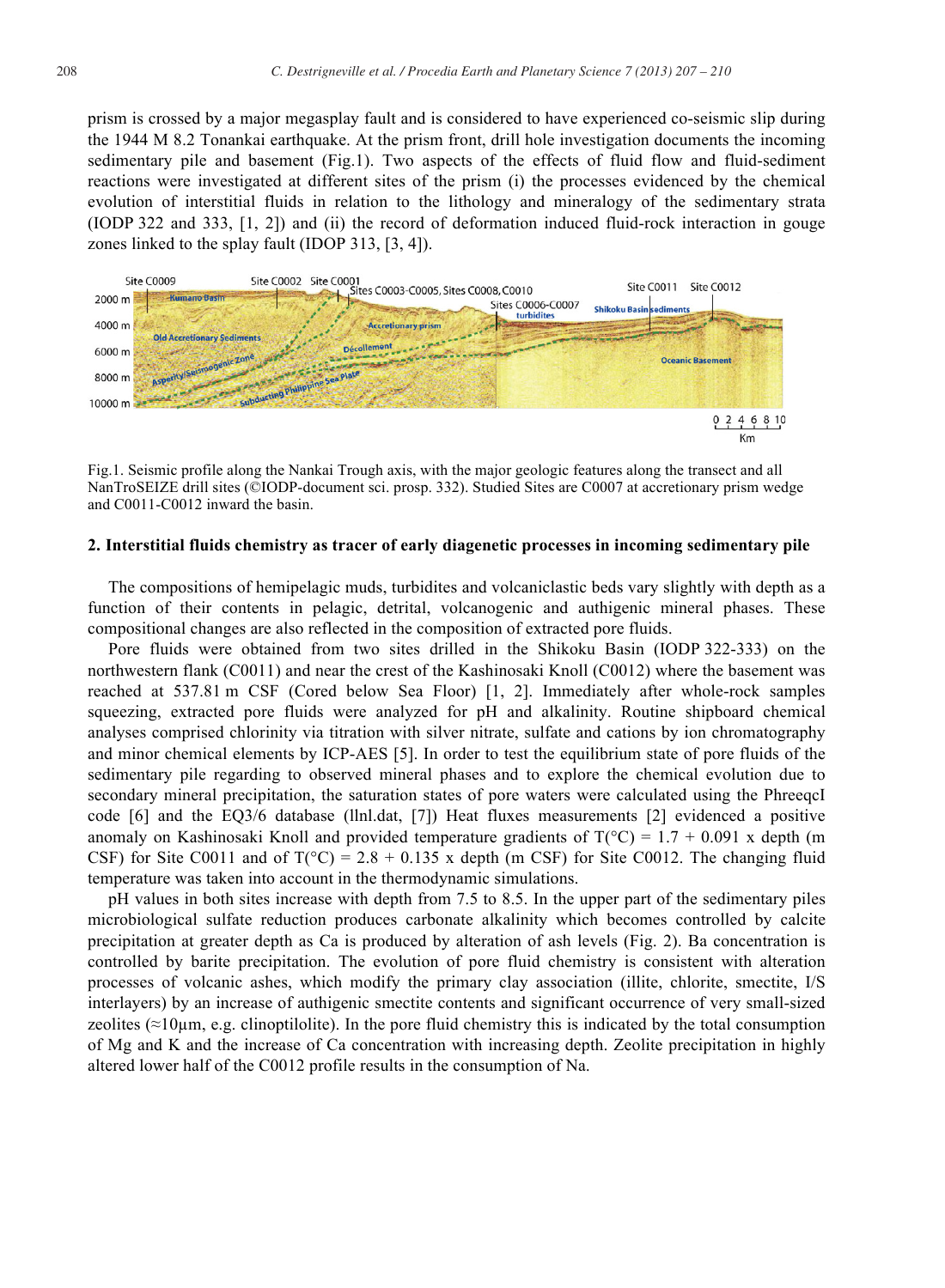

Fig. 2. Interstitial fluid chemistry at sites C0011 (black) and C0012 (red). The blue line (SW) indicates the seawater. Trend lines are given for sulfate reduction near surface (1), alteration of volcanic phases (2), mineral precipitation reactions as deduced from mineral saturation states (3).

Chloride concentrations show two different trends between the two sites. On site C0012, Cl concentrations increase below about 300 m CSF due to the formation of hydrated minerals (e.g. smectite and zeolite in volcanic layers). In contrast, Cl decreases below 500 m CSF on site C0011 concordant with an increase in the I/S content. Smectite dehydration and early illitization under compressive conditions may explain this trend in Cl as also encountered in other boreholes from Nankai Trough.

#### **3. Fluid reactions in the foliated gouges**

Drillcores were recovered from both the basal décollement and the megasplay fault of the Nankai accretionary wedge (IODP 316, [3, 4]). In the frontal part of the prism, three fault zones were identified at Site C0007. From each of the two lower fault zones, two 30 cm-long core intervals containing intact (not drilling-disturbed) millimeter-thick dark fault gouge zones were the subject of non-destructive mineralogical and chemical (XRF core imaging scanner) investigations [8, 9, 10], and subsequently cut for microstructural analyses in thin sections.

The lowermost fault in borehole C0007D separates Pliocene hemipelagic muds with minor ashes (unit III) from subducted Pleistocene trench turbidites (unit IV) at about 435.8 m CSF. It is interpreted to define the basal décollement of the wedge [3, 4]. A gently dipping dark brown gouge zone (316-C0007D-29R-2, 37-73 cm) divides the basal décollement in the core interval into a hanging-wall consisting of intensely fractured green hemipelagic mudstones and a footwall made of weakly fractured green siltstones with grey ash intercalations. The gouge zone is only 2-8 mm thick with a dip of  $8^\circ$ . It displays sharp boundaries with the surrounding host rock. Two other gouge zones are found 10 cm and 14 cm above the main one. Near the fractures, the otherwise greenish color of the mudstone color gets darker, suggesting fluid-rock interaction.



Fig. 3. Recrystallized pyrites (white) outlining the boundary between the shear zone foliated gouge and undeformed footwall siltstones. The large spherical primary pyrite was not affected by deformation (SEM-EBSD, C0007 438.35 mCSF; scale bar  $500 \mu m$ ).

Microscopic and SEM observations show that gouge zones consist of foliated clayey material with very small < 0.1 mm clasts of hemipelagic mudstone. In the main gouge, shear bands deflect the foliation, suggesting a non-coaxial deformation compatible with a reversed shear direction.